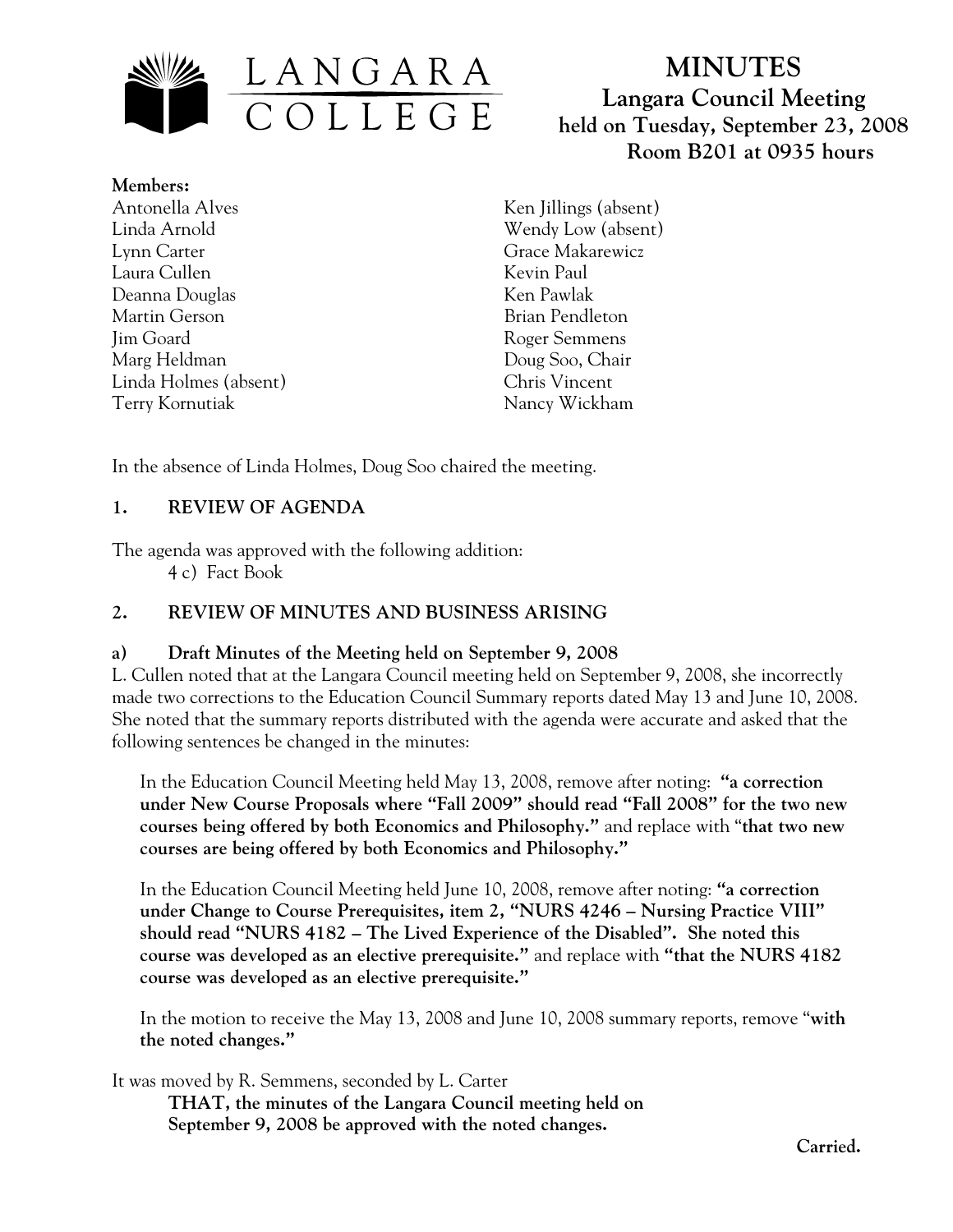## **3. ACTION ITEMS**

Nil.

## **4. INFORMATION ITEMS**

#### **a) Emergency Response Plan, Phase I**

J. Strachan, Director, Facilities and Purchasing introduced John McComber and Scott Raesler from Intrepid Risk Group who made a presentation on their key findings of Phase I of a three-phase Emergency Planning Process conducted at Langara College. The three phases include: Strategy: Threat and Risk Assessment (TRA); Components: Multi Plan Development Using the TRA; and Implementation: Training and External Liaison. J. McComber noted that his and S. Raesler's experience related principally with United Nations Security Services where they perform risk assessments and propose and design mitigation solutions for United Nations facilities offices and various risk areas around the world. He noted that their main strategy at Langara is the systematic analysis of all potential threats to assets, staff, students and facilities; calculation of the risks associated with various threats and their potential effect on both the safety and operations relating to specific groups, operations, or the College as a whole; and prioritization of threats based on recognized, evaluative criteria which measure the impact of a threat in relation to the likelihood of its occurrence. He noted that the assessment will be a framework for Langara to report to the Government of BC's Risk Management Branch and that the documentation that will be provided to Langara will be a guide to continue the process. He outlined Langara's strengths, weaknesses and potential risks; and provided recommended next steps that could be put in place to minimize or reduce those risks. S. Raesler added that recognizing the signs of an emotionally disturbed individual and obtaining treatment before they become a threat is the key to minimizing or eliminating life-threatening situations. He noted that Langara is very fortunate to have excellent psychologists, doctors, and counselors in place who recognize the signs and are able to treat these types of individuals. J. McComber noted that the University of British Columbia is hosting a College & University Threat Assessment Workshop on Friday, October 31, 2008, and K. Paul replied that most of the Counseling Department would be attending. The presentation was well received by Langara Council members.

### **b) Fall 200830 Registration Update**

D. Soo noted that Continuing Studies enrolment is stronger than ever. L. Arnold noted that international and domestic student numbers are up in all categories and the trends were also up in the summer months. It is hoped that the upward trend will continue in January and hopefully put the college close to the FTE target set by the Ministry. There are some areas where there is a potential for increase but lack of space has limited that increase.

### **c) Fact Book 2008-09**

D. Douglas distributed a copy of the Fact Book 2008-09 noting that a colour copy of the document will be available on the website on the Employee tab under myLangara. She noted that a notice will be placed in the By The Way announcing when it is available and will include a link. She thanked L. Xiong and K. Muntean for their many hours of work to ensure the document was completed in a timely manner. B. Pendleton asked if there was a way to include a Table of Contents in the Fact Book copy being posted to the website and D. Douglas requested that he work with L. Xiong to ensure that it is included.